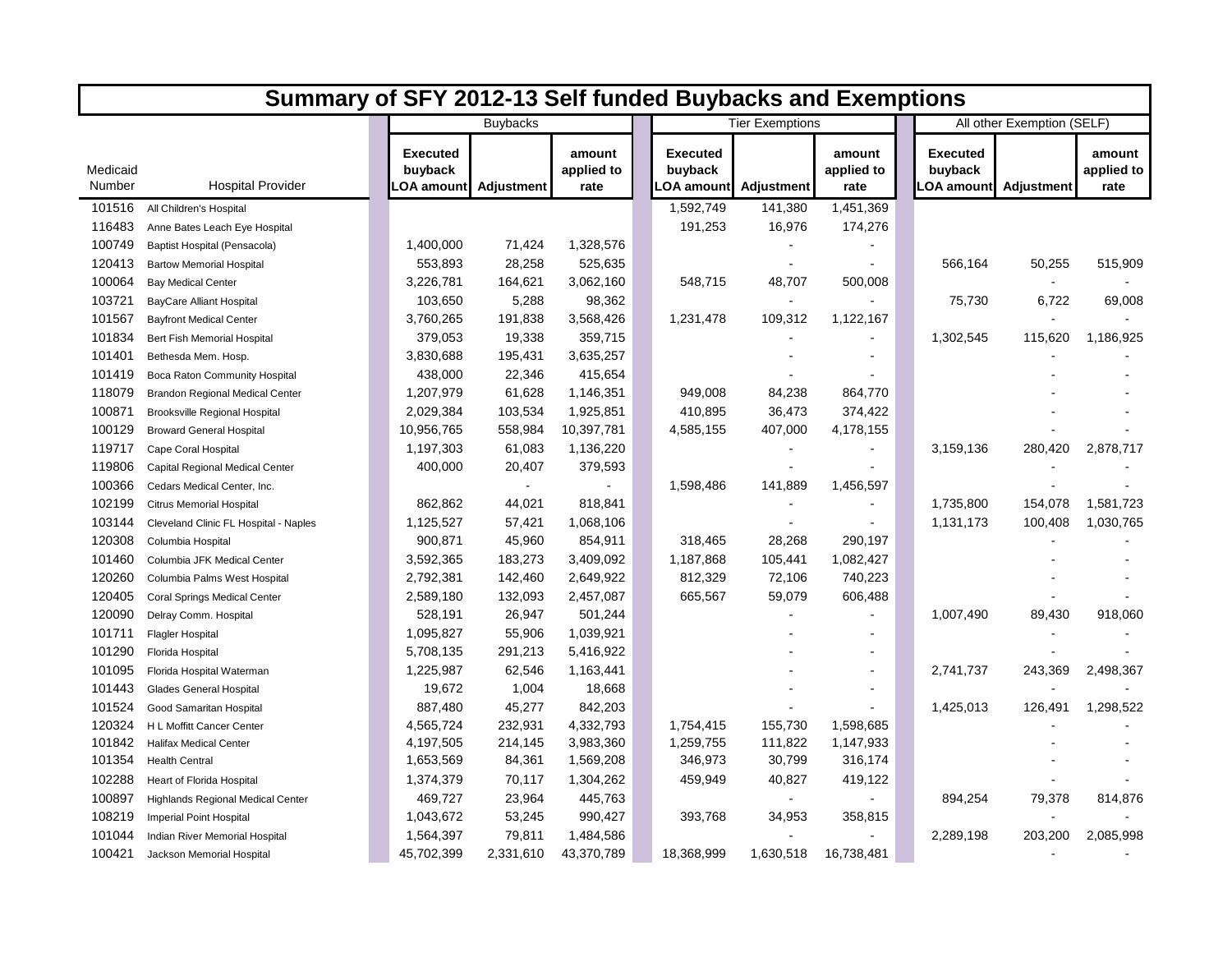| Summary of SFY 2012-13 Self funded Buybacks and Exemptions |                                    |                                          |                   |                              |  |                            |                        |                              |                            |                            |                             |                              |
|------------------------------------------------------------|------------------------------------|------------------------------------------|-------------------|------------------------------|--|----------------------------|------------------------|------------------------------|----------------------------|----------------------------|-----------------------------|------------------------------|
|                                                            |                                    |                                          | <b>Buybacks</b>   |                              |  |                            | <b>Tier Exemptions</b> |                              | All other Exemption (SELF) |                            |                             |                              |
| Medicaid<br>Number                                         | <b>Hospital Provider</b>           | <b>Executed</b><br>buyback<br>.OA amount | <b>Adjustment</b> | amount<br>applied to<br>rate |  | <b>Executed</b><br>buyback | LOA amount Adjustment  | amount<br>applied to<br>rate |                            | <b>Executed</b><br>buyback | <b>OA amount</b> Adjustment | amount<br>applied to<br>rate |
| 120294                                                     | Jupiter Hospital                   | 480,363                                  | 24,507            | 455,856                      |  |                            |                        | ÷.                           |                            | 100,055                    | 8,881                       | 91,174                       |
| 110213                                                     | L.W. Blake Memorial Hospital       | 350,993                                  | 17,907            | 333,087                      |  |                            |                        |                              |                            | 740,092                    | 65,694                      | 674,398                      |
| 101664                                                     | Lake Wales Hospital Association    | 404,554                                  | 20,639            | 383,915                      |  |                            |                        |                              |                            | 83,889                     | 7,446                       | 76,442                       |
| 101648                                                     | Lakeland Regional Medical Center   | 5,402,068                                | 275,599           | 5,126,470                    |  | 1,779,669                  | 157,972                | 1,621,697                    |                            |                            |                             |                              |
| 101109                                                     | Lee Memorial Hospital              | 9,422,088                                | 480,689           | 8,941,400                    |  | 3,382,029                  | 300,205                | 3,081,824                    |                            |                            |                             |                              |
| 101079                                                     | Leesburg Regional Medical Center   |                                          |                   |                              |  |                            |                        |                              |                            | 3,307,300                  | 293,571                     | 3,013,729                    |
| 101168                                                     | Manatee Memorial Hospital          | 3,656,848                                | 186,562           | 3,470,286                    |  | 1,203,862                  | 106,860                | 1,097,001                    |                            |                            |                             |                              |
| 101184                                                     | Martin Memorial Hospital           | 1,648,350                                | 84,094            | 1,564,256                    |  |                            |                        |                              |                            |                            |                             |                              |
| 101541                                                     | Mease Hospital Clinic              | 126,083                                  | 6,432             | 119,651                      |  |                            |                        | ÷.                           |                            | 799,263                    | 70,946                      | 728,317                      |
| 120081                                                     | Mease Hospital Countryside         | 74,614                                   | 3,807             | 70,807                       |  |                            |                        |                              |                            | 3,310,967                  | 293,897                     | 3,017,070                    |
| 100200                                                     | <b>Memorial Hospital</b>           | 9,998,820                                | 510,112           | 9,488,708                    |  | 4,753,099                  | 421,907                | 4,331,192                    |                            |                            |                             |                              |
| 101761                                                     | <b>Memorial Hospital</b>           | 2,474,969                                | 126,266           | 2,348,703                    |  |                            |                        |                              |                            | 6,981,506                  | 619,711                     | 6,361,795                    |
| 102521                                                     | Memorial Hospital - West           | 2,274,100                                | 116,018           | 2,158,082                    |  |                            |                        | $\overline{a}$               |                            | 6,445,673                  | 572,148                     | 5,873,525                    |
| 101877                                                     | Memorial Hospital - West Volusia   | 976,939                                  | 49,841            | 927,098                      |  |                            |                        |                              |                            | 1,838,870                  | 163,227                     | 1,675,644                    |
| 103454                                                     | Memorial Hospital Miramar          | 1,294,992                                | 66,067            | 1,228,925                    |  |                            |                        |                              |                            | 3,023,394                  | 268,371                     | 2,755,023                    |
| 101583                                                     | Morton F. Plant Hospital           | 2,294,562                                | 117,062           | 2,177,500                    |  | 1,762,750                  | 156,470                | 1,606,280                    |                            |                            |                             |                              |
| 100463                                                     | Mt. Sinai Medical Center           | 3,584,000                                | 182,846           | 3,401,154                    |  |                            |                        |                              |                            |                            |                             |                              |
| 101176                                                     | Munroe Regional Medical Center     | 2,993,192                                | 152,704           | 2,840,488                    |  |                            |                        |                              |                            | 4,780,496                  | 424,339                     | 4,356,156                    |
| 100315                                                     | <b>Naples Community Hospital</b>   | 1,293,243                                | 65,978            | 1,227,265                    |  | 963,457                    | 85,521                 | 877,936                      |                            |                            |                             |                              |
| 100218                                                     | North Broward Medical Center       | 2,222,395                                | 113,380           | 2,109,015                    |  | 940,564                    | 83,489                 | 857,075                      |                            |                            |                             |                              |
| 109886                                                     | Ocala Regional Medical Center      | 1,077,731                                | 54,983            | 1,022,748                    |  |                            |                        |                              |                            |                            |                             |                              |
| 101338                                                     | Orlando Regional Medical Center    | 7,850,893                                | 400,531           | 7,450,362                    |  |                            |                        | $\overline{a}$               |                            |                            |                             |                              |
| 102105                                                     | Palm Beach Gardens Medical Center  | 341,239                                  | 17,409            | 323,830                      |  |                            |                        | ÷.                           |                            | 1,053,182                  | 93,485                      | 959,697                      |
| 100102                                                     | Parrish Medical Center             | 877,521                                  | 44,769            | 832,752                      |  |                            |                        | L,                           |                            | 2,288,901                  | 203,174                     | 2,085,728                    |
| 102229                                                     | Pembroke Pines Hospital            | 1,340,760                                | 68,402            | 1,272,358                    |  | 478,346                    | 42,460                 | 435,886                      |                            |                            |                             |                              |
| 100765                                                     | Sacred Heart Hospital              | 2,125,000                                | 108,412           | 2,016,588                    |  |                            |                        | L,                           |                            |                            |                             |                              |
| 101745                                                     | Santa Rosa Hospital                | 818,720                                  | 41,769            | 776,951                      |  |                            |                        |                              |                            | 512,337                    | 45,477                      | 466,860                      |
| 100331                                                     | Shands At Lake Shore               | 170,023                                  | 8,674             | 161,349                      |  |                            |                        | L,                           |                            |                            |                             |                              |
| 101796                                                     | Shands at Live Oak                 | 25,717                                   | 1,312             | 24,405                       |  |                            |                        |                              |                            |                            |                             |                              |
| 100676                                                     | Shands Jacksonville Medical Center | 11,403,928                               | 581,797           | 10,822,131                   |  | 4,467,468                  | 396,553                | 4,070,915                    |                            |                            |                             |                              |
| 100030                                                     | <b>Shands Teaching Hospital</b>    | 14,965,893                               | 763,518           | 14,202,375                   |  | 7,785,264                  | 691,057                | 7,094,207                    |                            |                            |                             |                              |
| 119946                                                     | South Bay Hospital                 | 190,303                                  | 9,709             | 180,594                      |  |                            |                        |                              |                            | 148,016                    | 13,139                      | 134,877                      |
| 100986                                                     | South Florida Baptist              | 1,364,782                                | 69,627            | 1,295,155                    |  | 577,499                    | 51,262                 | 526,237                      |                            |                            |                             |                              |
| 101087                                                     | South Lake Memorial Hospital       | 625,158                                  | 31,894            | 593,264                      |  |                            |                        |                              |                            | 1,660,738                  | 147,415                     | 1,513,323                    |
| 111341                                                     | Southwest Florida Regional Medical | 1,705,896                                | 87,030            | 1,618,866                    |  |                            |                        |                              |                            | 5,898,937                  | 523,617                     | 5,375,320                    |
| 100978                                                     | St. Joseph's Hospital              | 13,184,072                               | 672,615           | 12,511,457                   |  | 4,421,222                  | 392,448                | 4,028,774                    |                            |                            |                             |                              |